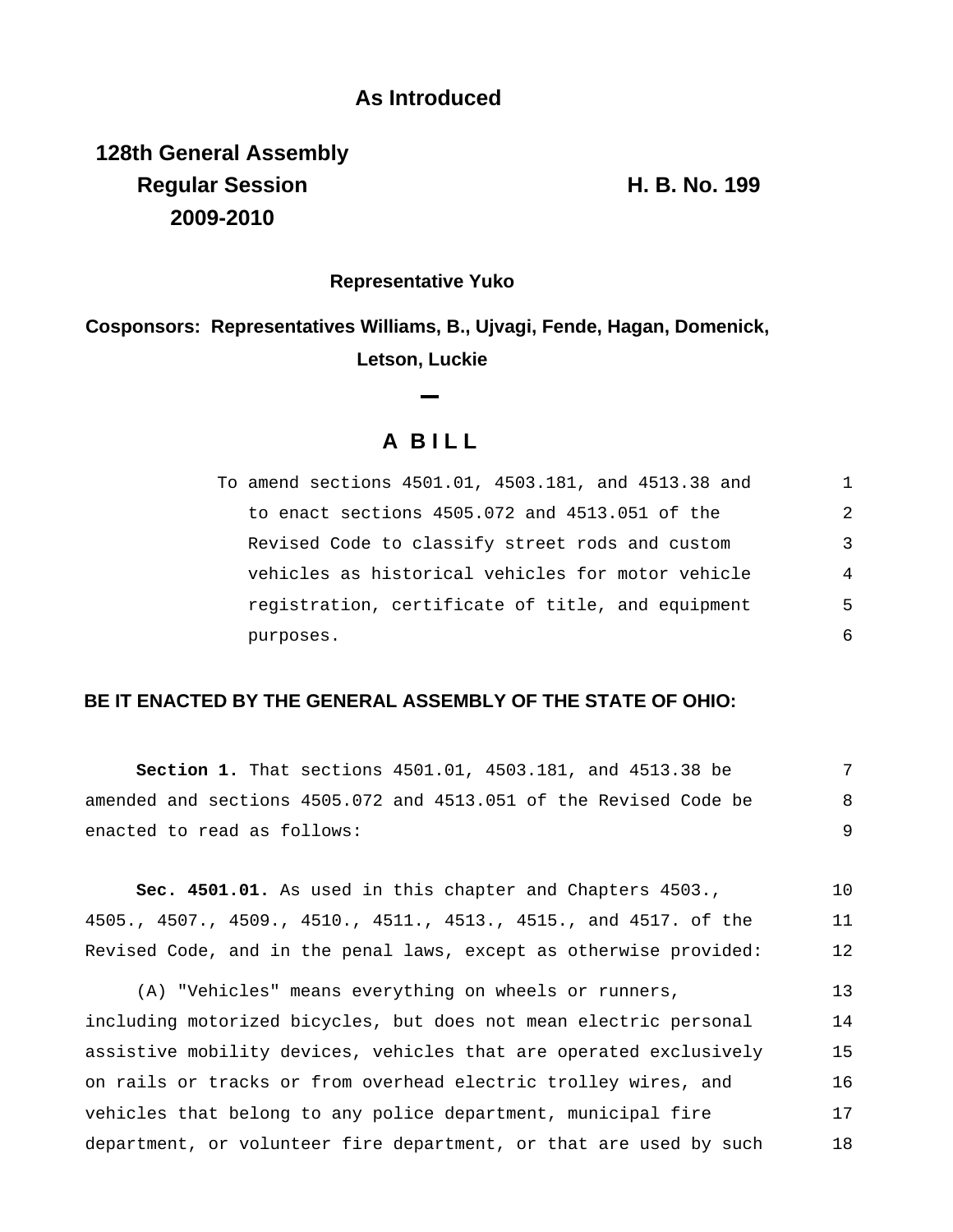a department in the discharge of its functions. 19

(B) "Motor vehicle" means any vehicle, including mobile homes and recreational vehicles, that is propelled or drawn by power other than muscular power or power collected from overhead electric trolley wires. "Motor vehicle" does not include utility vehicles as defined in division (VV) of this section, motorized bicycles, road rollers, traction engines, power shovels, power cranes, and other equipment used in construction work and not designed for or employed in general highway transportation, well-drilling machinery, ditch-digging machinery, farm machinery, and trailers that are designed and used exclusively to transport a boat between a place of storage and a marina, or in and around a marina, when drawn or towed on a public road or highway for a distance of no more than ten miles and at a speed of twenty-five miles per hour or less. 20 21 22 23 24 25 26 27 28 29 30 31 32 33

(C) "Agricultural tractor" and "traction engine" mean any self-propelling vehicle that is designed or used for drawing other vehicles or wheeled machinery, but has no provisions for carrying loads independently of such other vehicles, and that is used principally for agricultural purposes.

(D) "Commercial tractor," except as defined in division (C) of this section, means any motor vehicle that has motive power and either is designed or used for drawing other motor vehicles, or is designed or used for drawing another motor vehicle while carrying a portion of the other motor vehicle or its load, or both. 39 40 41 42 43

(E) "Passenger car" means any motor vehicle that is designed and used for carrying not more than nine persons and includes any motor vehicle that is designed and used for carrying not more than fifteen persons in a ridesharing arrangement. 44 45 46 47

(F) "Collector's vehicle" means any motor vehicle or agricultural tractor or traction engine that is of special 48 49

34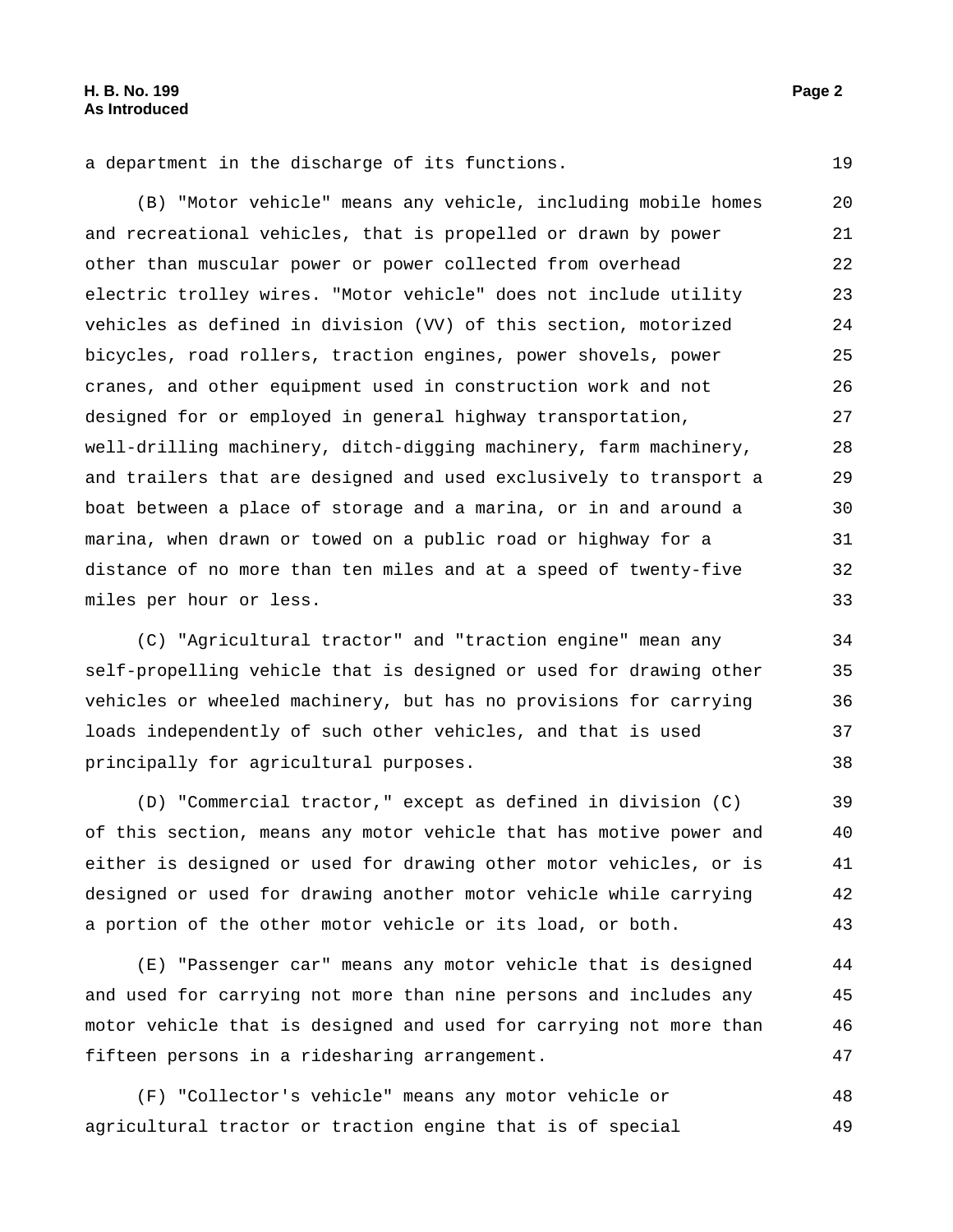interest, that has a fair market value of one hundred dollars or more, whether operable or not, and that is owned, operated, collected, preserved, restored, maintained, or used essentially as a collector's item, leisure pursuit, or investment, but not as the owner's principal means of transportation. "Licensed collector's vehicle" means a collector's vehicle, other than an agricultural tractor or traction engine, that displays current, valid license tags issued under section 4503.45 of the Revised Code, or a similar type of motor vehicle that displays current, valid license tags issued under substantially equivalent provisions in the laws of other states. 50 51 52 53 54 55 56 57 58 59 60

 $(G)$ (1) "Historical motor vehicle" means any motor vehicle that is over twenty-five years old and is owned solely as a collector's item and for participation in club activities, exhibitions, tours, parades, and similar uses, but that in no event is used for general transportation. "Historical motor vehicle" includes a street rod or a custom vehicle, regardless of whether the street rod or custom vehicle actually is more than twenty-five years old or was manufactured to resemble a vehicle that is over twenty-five years old. 61 62 63 64 65 66 67 68 69

(2) As used in this division: 70

(a) "Street rod" means a motor vehicle whose model year was 1948 or earlier, or a vehicle that was manufactured after 1948 to resemble a vehicle manufactured before 1949, that additionally has been altered from the manufacturer's original design or has a body constructed of nonoriginal material. 71 72 73 74 75

(b) "Custom vehicle" means a motor vehicle that is over twenty-five years old whose model year was after 1948, or a vehicle that was manufactured to resemble a vehicle that is over twenty-five years old and of a model year after 1948, that additionally has been altered from the manufacturer's original design or has a body constructed of nonoriginal material. 76 77 78 79 80 81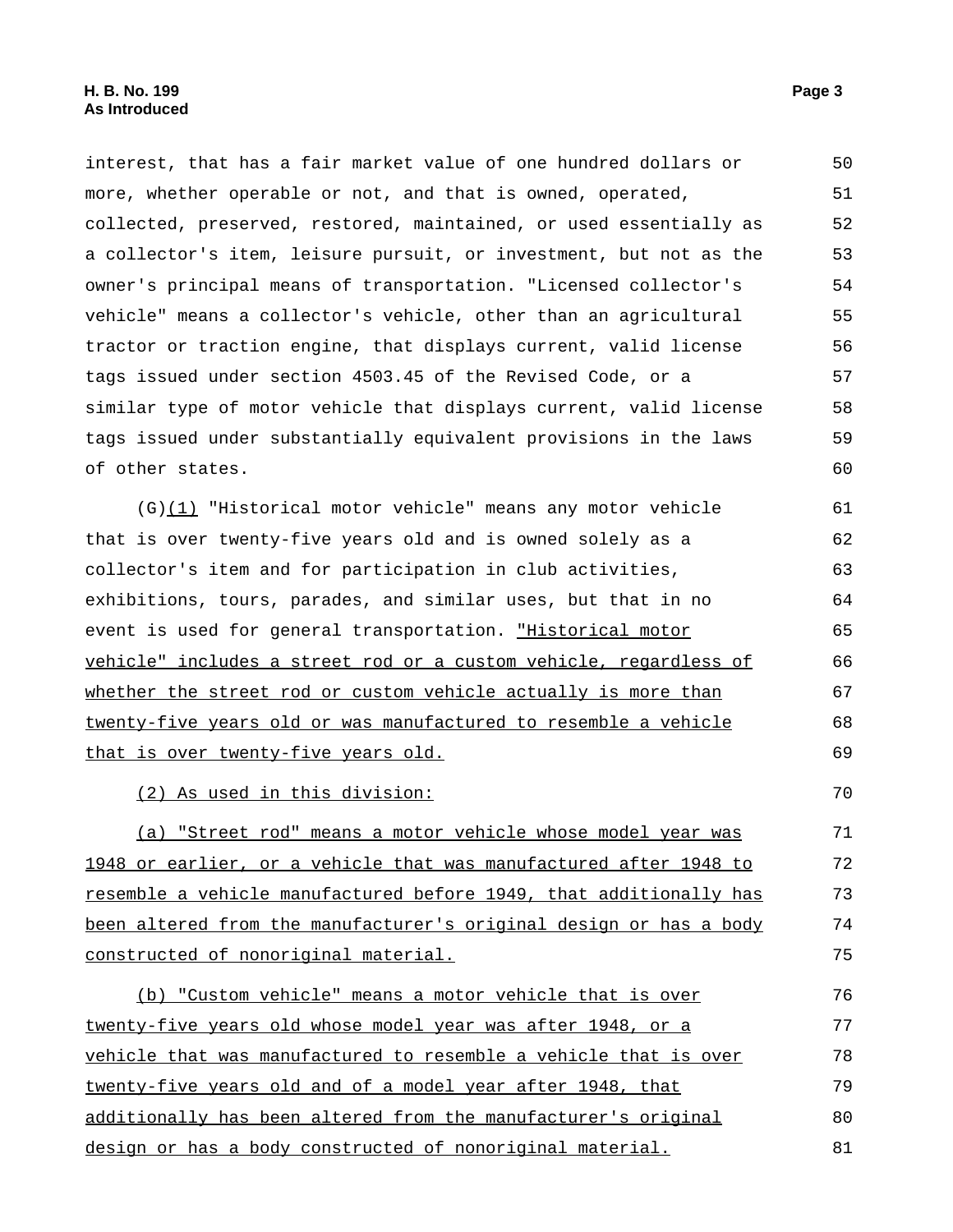### **H. B. No. 199 Page 4 As Introduced**

(H) "Noncommercial motor vehicle" means any motor vehicle, including a farm truck as defined in section 4503.04 of the Revised Code, that is designed by the manufacturer to carry a load of no more than one ton and is used exclusively for purposes other than engaging in business for profit. 82 83 84 85 86

(I) "Bus" means any motor vehicle that has motor power and is designed and used for carrying more than nine passengers, except any motor vehicle that is designed and used for carrying not more than fifteen passengers in a ridesharing arrangement. 87 88 89 90

(J) "Commercial car" or "truck" means any motor vehicle that has motor power and is designed and used for carrying merchandise or freight, or that is used as a commercial tractor. 91 92 93

(K) "Bicycle" means every device, other than a tricycle that is designed solely for use as a play vehicle by a child, that is propelled solely by human power upon which any person may ride, and that has two tandem wheels, or one wheel in front and two wheels in the rear, or two wheels in the front and one wheel in the rear, any of which is more than fourteen inches in diameter. 94 95 96 97 98 99

(L) "Motorized bicycle" means any vehicle that either has two tandem wheels or one wheel in the front and two wheels in the rear, that is capable of being pedaled, and that is equipped with a helper motor of not more than fifty cubic centimeters piston displacement that produces no more than one brake horsepower and is capable of propelling the vehicle at a speed of no greater than twenty miles per hour on a level surface. 100 101 102 103 104 105 106

(M) "Trailer" means any vehicle without motive power that is designed or used for carrying property or persons wholly on its own structure and for being drawn by a motor vehicle, and includes any such vehicle that is formed by or operated as a combination of a semitrailer and a vehicle of the dolly type such as that commonly known as a trailer dolly, a vehicle used to transport 107 108 109 110 111 112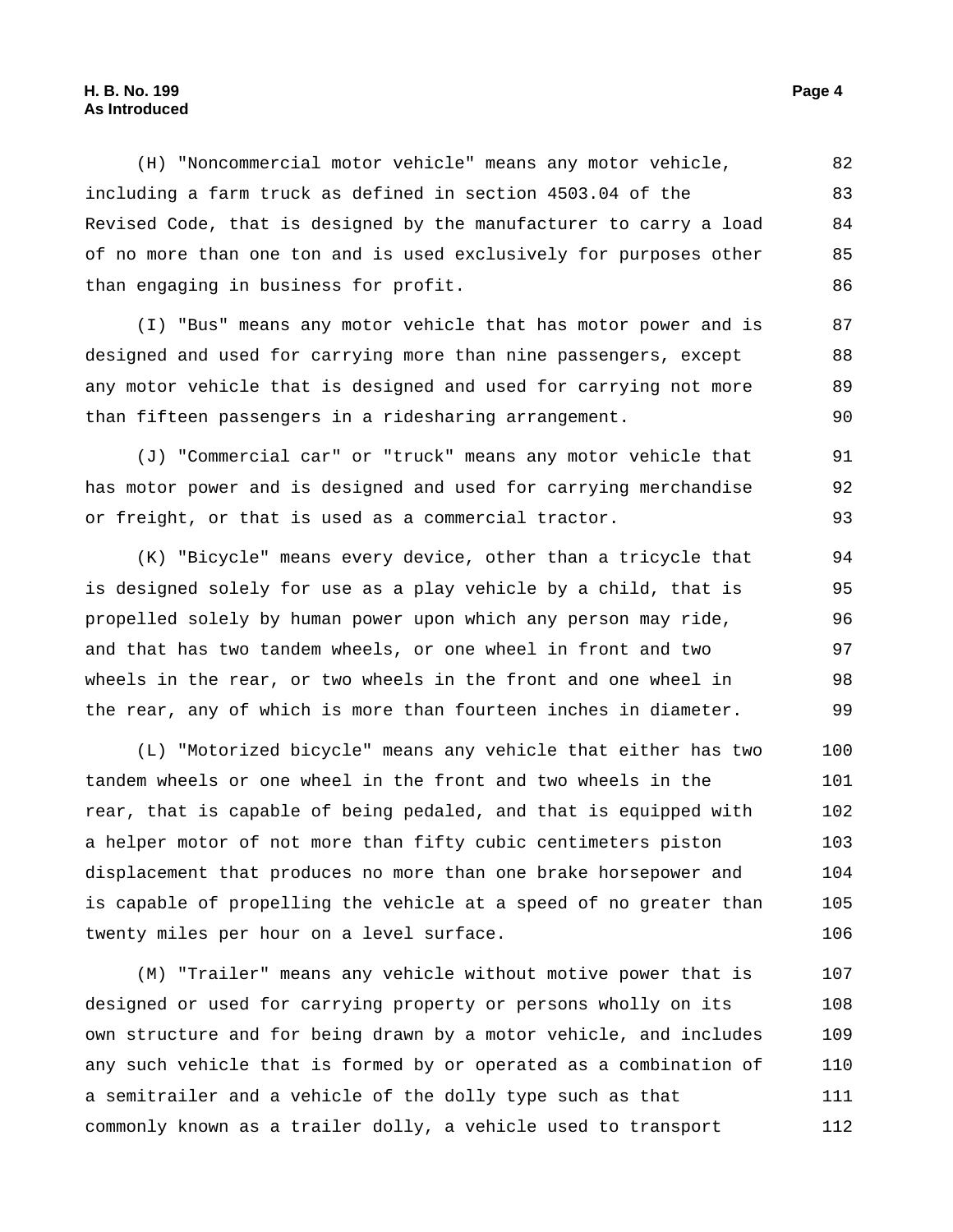agricultural produce or agricultural production materials between a local place of storage or supply and the farm when drawn or towed on a public road or highway at a speed greater than twenty-five miles per hour, and a vehicle that is designed and used exclusively to transport a boat between a place of storage and a marina, or in and around a marina, when drawn or towed on a public road or highway for a distance of more than ten miles or at a speed of more than twenty-five miles per hour. "Trailer" does not include a manufactured home or travel trailer. 113 114 115 116 117 118 119 120 121

(N) "Noncommercial trailer" means any trailer, except a travel trailer or trailer that is used to transport a boat as described in division (B) of this section, but, where applicable, includes a vehicle that is used to transport a boat as described in division (M) of this section, that has a gross weight of no more than three thousand pounds, and that is used exclusively for purposes other than engaging in business for a profit. 122 123 124 125 126 127 128

(O) "Mobile home" means a building unit or assembly of closed construction that is fabricated in an off-site facility, is more than thirty-five body feet in length or, when erected on site, is three hundred twenty or more square feet, is built on a permanent chassis, is transportable in one or more sections, and does not qualify as a manufactured home as defined in division  $(C)(4)$  of section 3781.06 of the Revised Code or as an industrialized unit as defined in division (C)(3) of section 3781.06 of the Revised Code. 129 130 131 132 133 134 135 136 137

(P) "Semitrailer" means any vehicle of the trailer type that does not have motive power and is so designed or used with another and separate motor vehicle that in operation a part of its own weight or that of its load, or both, rests upon and is carried by the other vehicle furnishing the motive power for propelling itself and the vehicle referred to in this division, and includes, for the purpose only of registration and taxation under those 138 139 140 141 142 143 144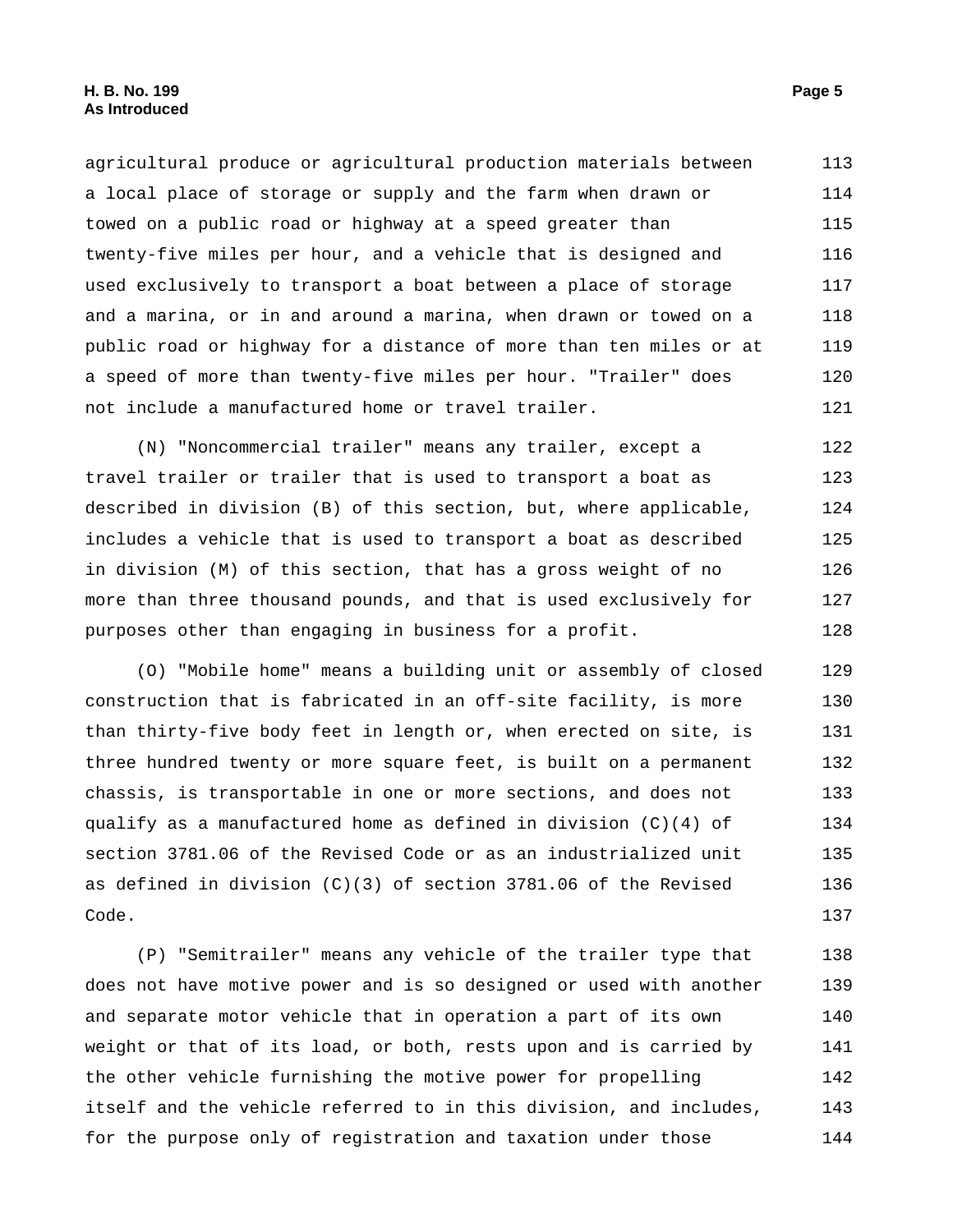chapters, any vehicle of the dolly type, such as a trailer dolly, that is designed or used for the conversion of a semitrailer into a trailer. 145 146 147 (Q) "Recreational vehicle" means a vehicular portable structure that meets all of the following conditions: 148 149 (1) It is designed for the sole purpose of recreational travel. 150 151 (2) It is not used for the purpose of engaging in business for profit. 152 153 (3) It is not used for the purpose of engaging in intrastate commerce. 154 155 (4) It is not used for the purpose of commerce as defined in 49 C.F.R. 383.5, as amended. 156 157 (5) It is not regulated by the public utilities commission pursuant to Chapter 4919., 4921., or 4923. of the Revised Code. 158 159 (6) It is classed as one of the following: 160 (a) "Travel trailer" means a nonself-propelled recreational vehicle that does not exceed an overall length of thirty-five feet, exclusive of bumper and tongue or coupling, and contains less than three hundred twenty square feet of space when erected on site. "Travel trailer" includes a tent-type fold-out camping trailer as defined in section 4517.01 of the Revised Code. 161 162 163 164 165 166 (b) "Motor home" means a self-propelled recreational vehicle that has no fifth wheel and is constructed with permanently installed facilities for cold storage, cooking and consuming of food, and for sleeping. 167 168 169 170 (c) "Truck camper" means a nonself-propelled recreational 171

vehicle that does not have wheels for road use and is designed to be placed upon and attached to a motor vehicle. "Truck camper" does not include truck covers that consist of walls and a roof, 172 173 174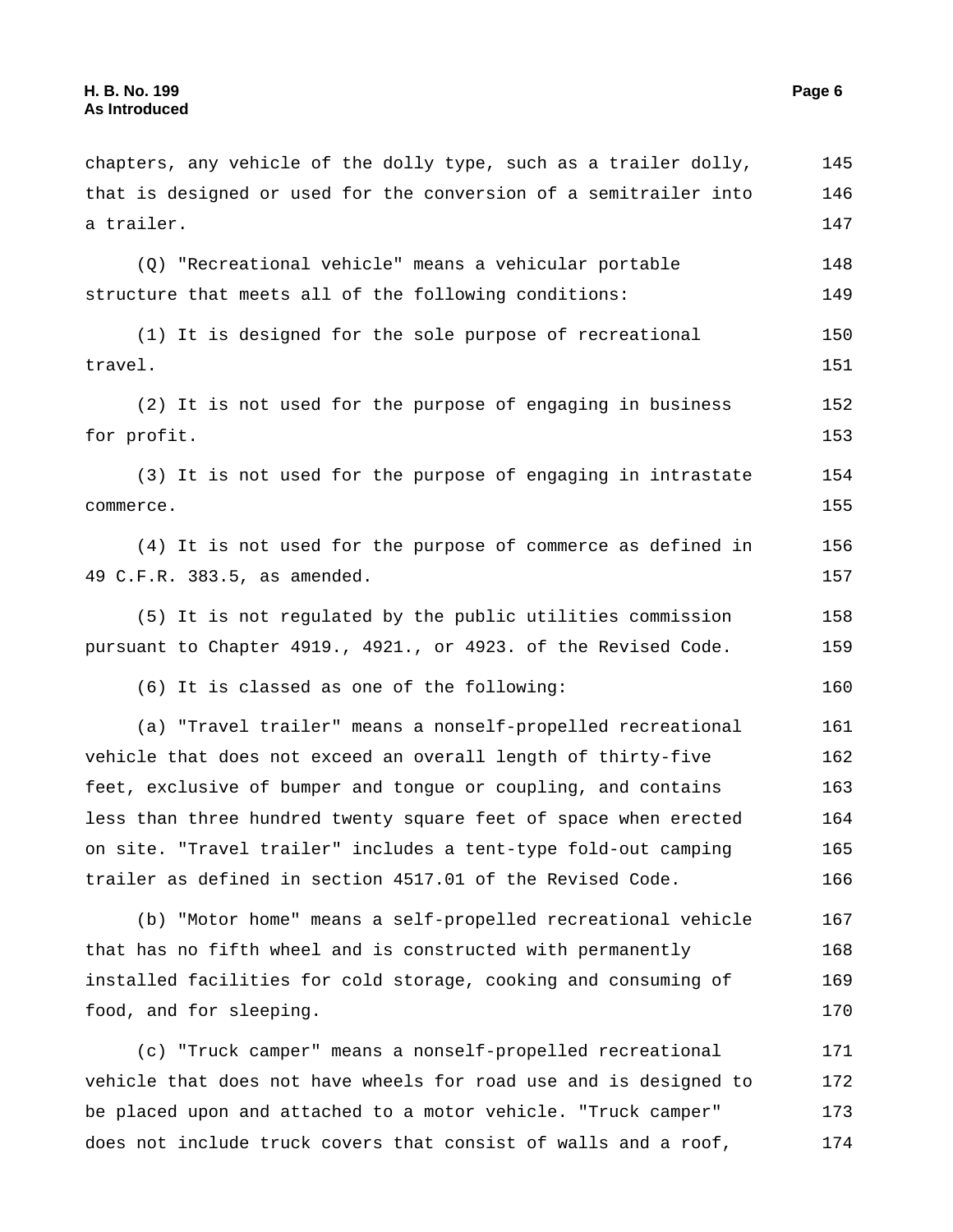but do not have floors and facilities enabling them to be used as a dwelling. 175 176 (d) "Fifth wheel trailer" means a vehicle that is of such size and weight as to be movable without a special highway permit, that has a gross trailer area of four hundred square feet or less, that is constructed with a raised forward section that allows a bi-level floor plan, and that is designed to be towed by a vehicle equipped with a fifth-wheel hitch ordinarily installed in the bed of a truck. 177 178 179 180 181 182 183 (e) "Park trailer" means a vehicle that is commonly known as a park model recreational vehicle, meets the American national standard institute standard A119.5 (1988) for park trailers, is built on a single chassis, has a gross trailer area of four hundred square feet or less when set up, is designed for seasonal 184 185 186 187 188

or temporary living quarters, and may be connected to utilities necessary for the operation of installed features and appliances. 189 190

(R) "Pneumatic tires" means tires of rubber and fabric or tires of similar material, that are inflated with air. 191 192

(S) "Solid tires" means tires of rubber or similar elastic material that are not dependent upon confined air for support of the load. 193 194 195

(T) "Solid tire vehicle" means any vehicle that is equipped with two or more solid tires. 196 197

(U) "Farm machinery" means all machines and tools that are used in the production, harvesting, and care of farm products, and includes trailers that are used to transport agricultural produce or agricultural production materials between a local place of storage or supply and the farm, agricultural tractors, threshing machinery, hay-baling machinery, corn shellers, hammermills, and machinery used in the production of horticultural, agricultural, and vegetable products. 198 199 200 201 202 203 204 205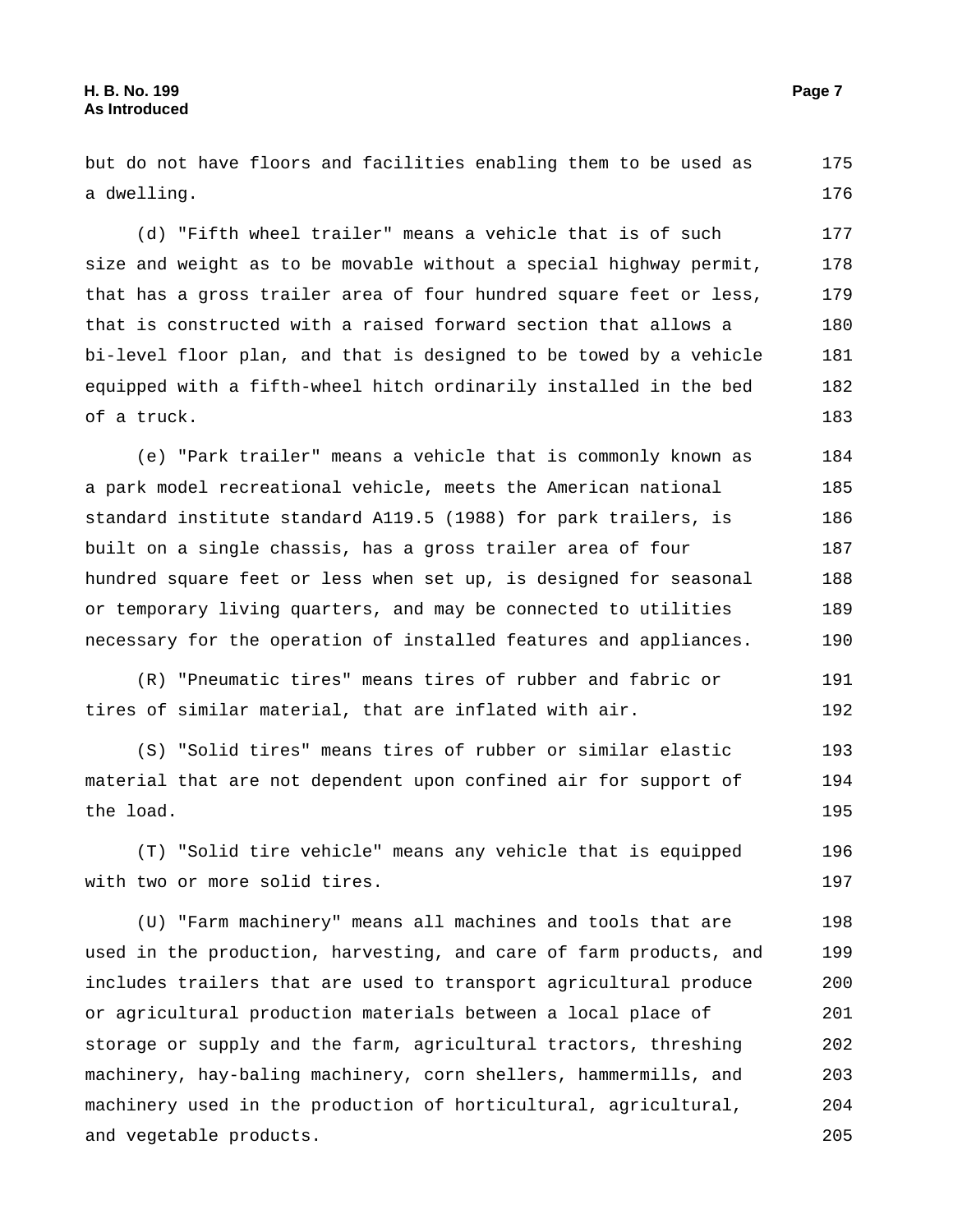### **H. B. No. 199 Page 8 As Introduced**

(V) "Owner" includes any person or firm, other than a manufacturer or dealer, that has title to a motor vehicle, except that, in sections 4505.01 to 4505.19 of the Revised Code, "owner" includes in addition manufacturers and dealers. 206 207 208 209

(W) "Manufacturer" and "dealer" include all persons and firms that are regularly engaged in the business of manufacturing, selling, displaying, offering for sale, or dealing in motor vehicles, at an established place of business that is used exclusively for the purpose of manufacturing, selling, displaying, offering for sale, or dealing in motor vehicles. A place of business that is used for manufacturing, selling, displaying, offering for sale, or dealing in motor vehicles shall be deemed to be used exclusively for those purposes even though snowmobiles or all-purpose vehicles are sold or displayed for sale thereat, even though farm machinery is sold or displayed for sale thereat, or even though repair, accessory, gasoline and oil, storage, parts, service, or paint departments are maintained thereat, or, in any county having a population of less than seventy-five thousand at the last federal census, even though a department in a place of business is used to dismantle, salvage, or rebuild motor vehicles by means of used parts, if such departments are operated for the purpose of furthering and assisting in the business of manufacturing, selling, displaying, offering for sale, or dealing in motor vehicles. Places of business or departments in a place of business used to dismantle, salvage, or rebuild motor vehicles by means of using used parts are not considered as being maintained for the purpose of assisting or furthering the manufacturing, selling, displaying, and offering for sale or dealing in motor vehicles. 210 211 212 213 214 215 216 217 218 219 220 221 222 223 224 225 226 227 228 229 230 231 232 233 234

(X) "Operator" includes any person who drives or operates a motor vehicle upon the public highways. 235 236

(Y) "Chauffeur" means any operator who operates a motor 237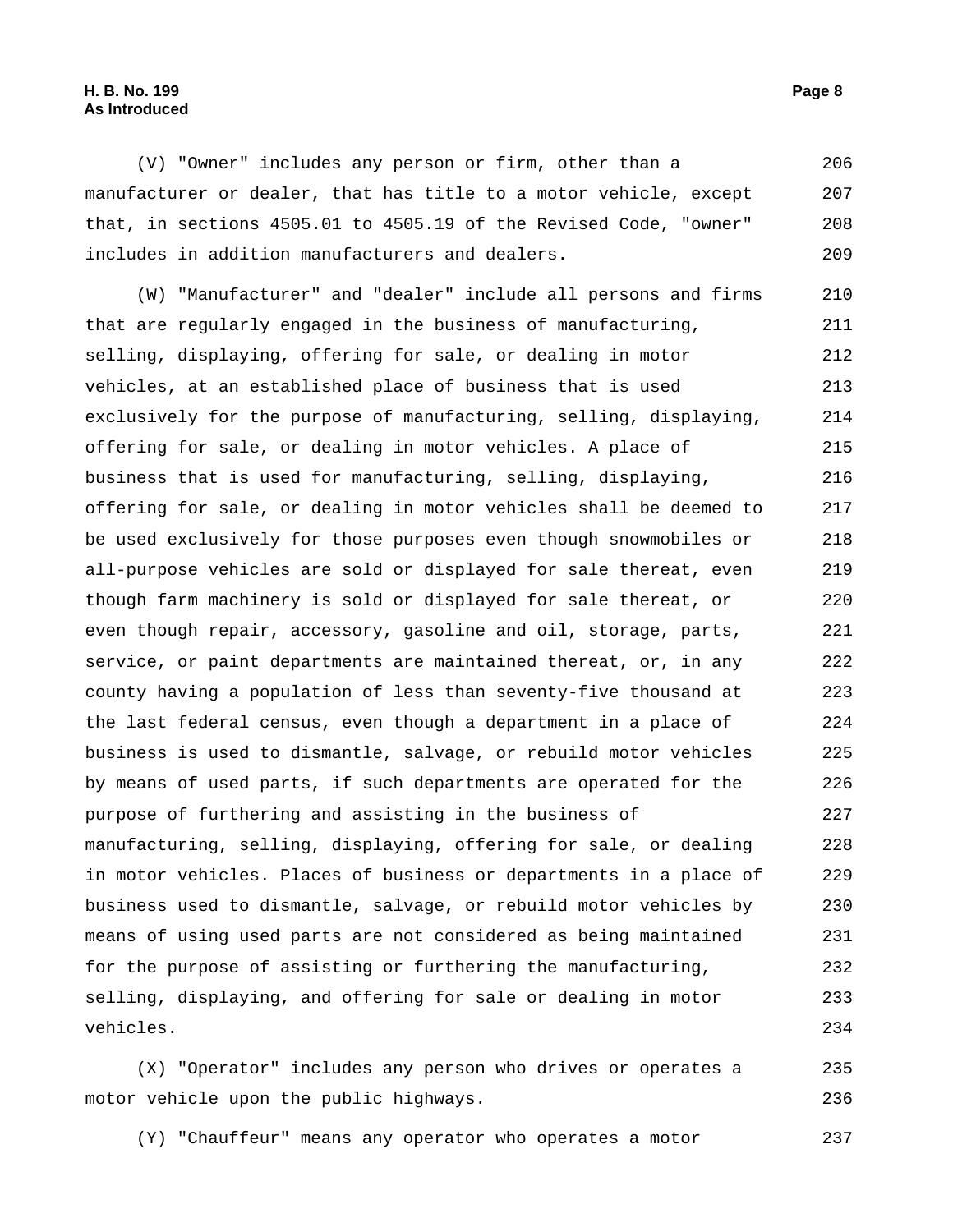vehicle, other than a taxicab, as an employee for hire; or any operator whether or not the owner of a motor vehicle, other than a taxicab, who operates such vehicle for transporting, for gain, compensation, or profit, either persons or property owned by another. Any operator of a motor vehicle who is voluntarily involved in a ridesharing arrangement is not considered an employee for hire or operating such vehicle for gain, compensation, or profit. 238 239 240 241 242 243 244 245

(Z) "State" includes the territories and federal districts of the United States, and the provinces of Canada. 246 247

(AA) "Public roads and highways" for vehicles includes all public thoroughfares, bridges, and culverts. 248 249

(BB) "Manufacturer's number" means the manufacturer's original serial number that is affixed to or imprinted upon the chassis or other part of the motor vehicle. 250 251 252

(CC) "Motor number" means the manufacturer's original number that is affixed to or imprinted upon the engine or motor of the vehicle. 253 254 255

(DD) "Distributor" means any person who is authorized by a motor vehicle manufacturer to distribute new motor vehicles to licensed motor vehicle dealers at an established place of business that is used exclusively for the purpose of distributing new motor vehicles to licensed motor vehicle dealers, except when the distributor also is a new motor vehicle dealer, in which case the distributor may distribute at the location of the distributor's licensed dealership. 256 257 258 259 260 261 262 263

(EE) "Ridesharing arrangement" means the transportation of persons in a motor vehicle where the transportation is incidental to another purpose of a volunteer driver and includes ridesharing arrangements known as carpools, vanpools, and buspools. 264 265 266 267

(FF) "Apportionable vehicle" means any vehicle that is used 268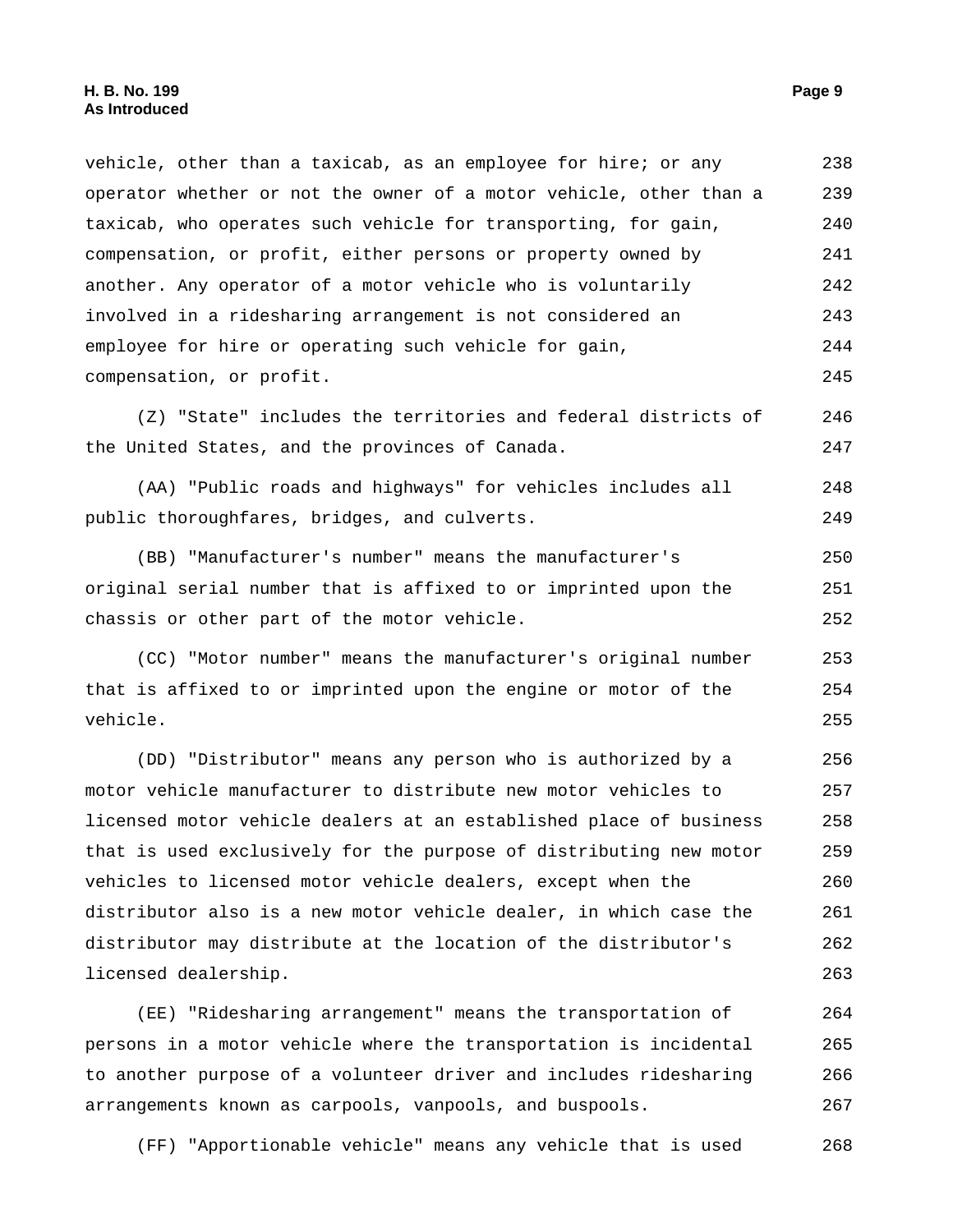or intended for use in two or more international registration plan member jurisdictions that allocate or proportionally register vehicles, that is used for the transportation of persons for hire or designed, used, or maintained primarily for the transportation of property, and that meets any of the following qualifications: 269 270 271 272 273

(1) Is a power unit having a gross vehicle weight in excess of twenty-six thousand pounds; 274 275

(2) Is a power unit having three or more axles, regardless of the gross vehicle weight; 276 277

(3) Is a combination vehicle with a gross vehicle weight in excess of twenty-six thousand pounds. 278 279

"Apportionable vehicle" does not include recreational vehicles, vehicles displaying restricted plates, city pick-up and delivery vehicles, buses used for the transportation of chartered parties, or vehicles owned and operated by the United States, this state, or any political subdivisions thereof. 280 281 282 283 284

(GG) "Chartered party" means a group of persons who contract as a group to acquire the exclusive use of a passenger-carrying motor vehicle at a fixed charge for the vehicle in accordance with the carrier's tariff, lawfully on file with the United States department of transportation, for the purpose of group travel to a specified destination or for a particular itinerary, either agreed upon in advance or modified by the chartered group after having left the place of origin. 285 286 287 288 289 290 291 292

(HH) "International registration plan" means a reciprocal agreement of member jurisdictions that is endorsed by the American association of motor vehicle administrators, and that promotes and encourages the fullest possible use of the highway system by authorizing apportioned registration of fleets of vehicles and recognizing registration of vehicles apportioned in member jurisdictions. 293 294 295 296 297 298 299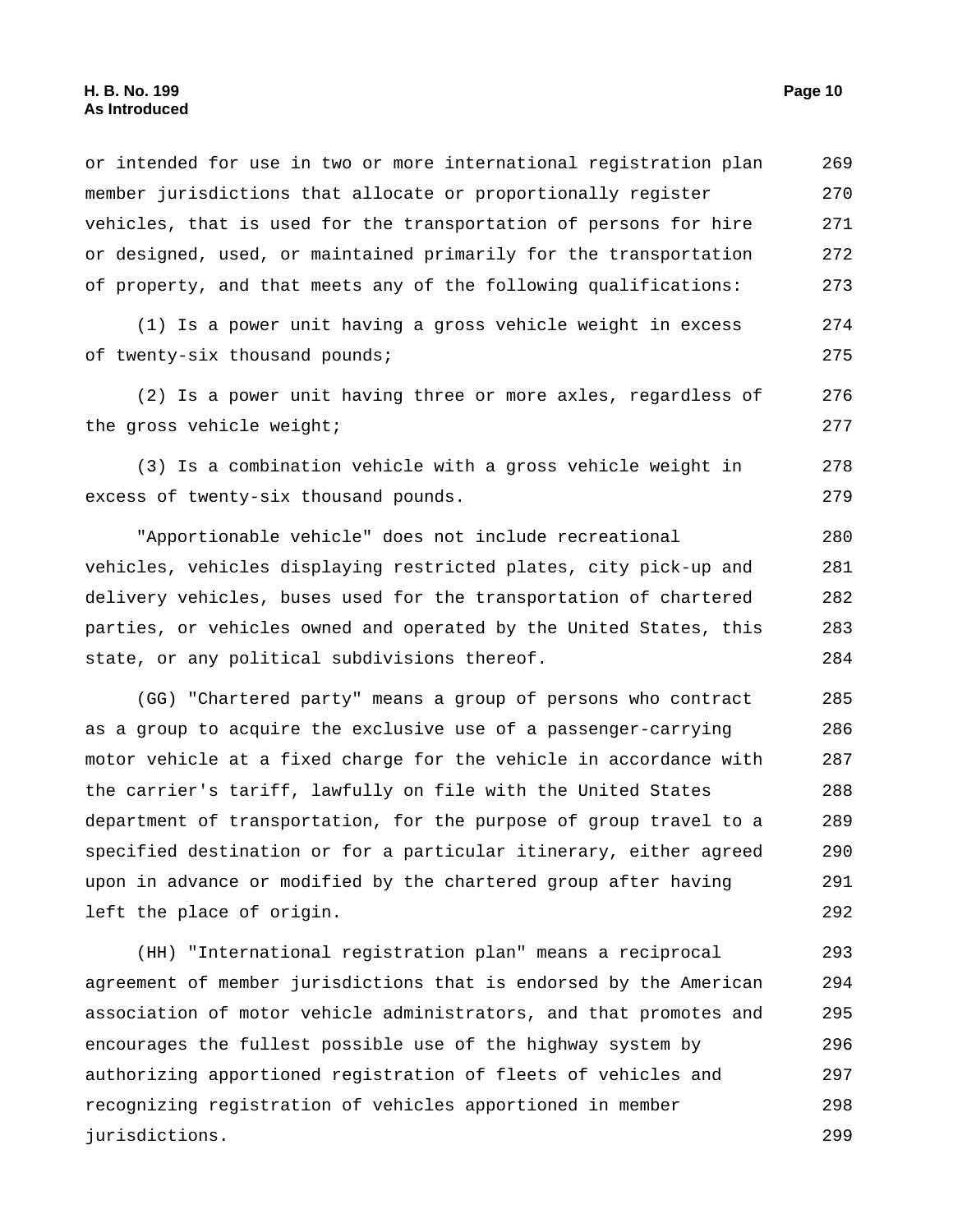### **H. B. No. 199 Page 11 As Introduced**

(II) "Restricted plate" means a license plate that has a restriction of time, geographic area, mileage, or commodity, and includes license plates issued to farm trucks under division (J) of section 4503.04 of the Revised Code. 300 301 302 303

(JJ) "Gross vehicle weight," with regard to any commercial car, trailer, semitrailer, or bus that is taxed at the rates established under section 4503.042 or 4503.65 of the Revised Code, means the unladen weight of the vehicle fully equipped plus the maximum weight of the load to be carried on the vehicle. 304 305 306 307 308

(KK) "Combined gross vehicle weight" with regard to any combination of a commercial car, trailer, and semitrailer, that is taxed at the rates established under section 4503.042 or 4503.65 of the Revised Code, means the total unladen weight of the combination of vehicles fully equipped plus the maximum weight of the load to be carried on that combination of vehicles. 309 310 311 312 313 314

(LL) "Chauffeured limousine" means a motor vehicle that is designed to carry nine or fewer passengers and is operated for hire on an hourly basis pursuant to a prearranged contract for the transportation of passengers on public roads and highways along a route under the control of the person hiring the vehicle and not over a defined and regular route. "Prearranged contract" means an agreement, made in advance of boarding, to provide transportation from a specific location in a chauffeured limousine at a fixed rate per hour or trip. "Chauffeured limousine" does not include any vehicle that is used exclusively in the business of funeral directing. 315 316 317 318 319 320 321 322 323 324 325

(MM) "Manufactured home" has the same meaning as in division (C)(4) of section 3781.06 of the Revised Code. 326 327

(NN) "Acquired situs," with respect to a manufactured home or a mobile home, means to become located in this state by the placement of the home on real property, but does not include the 328 329 330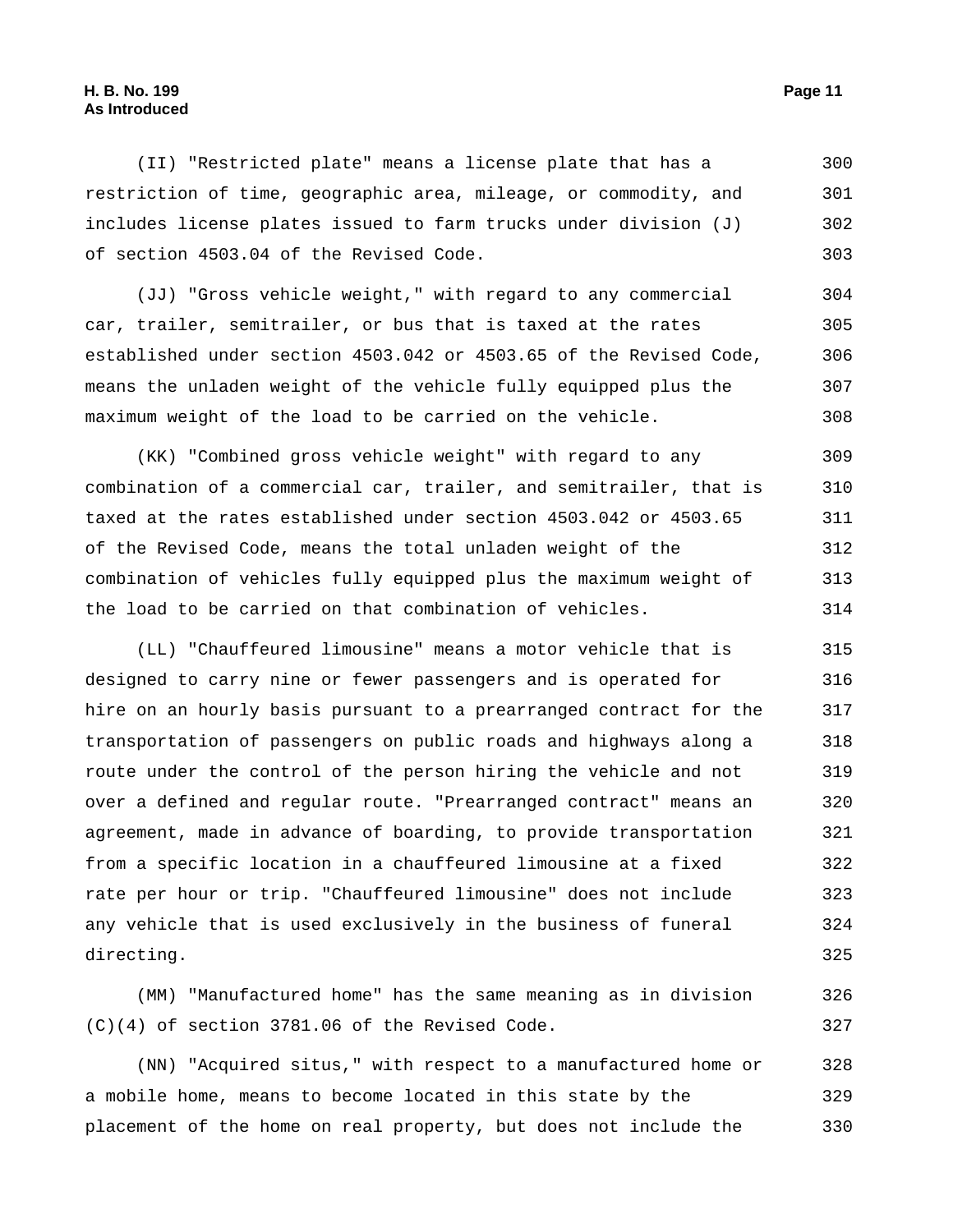### **H. B. No. 199 Page 12 As Introduced**

placement of a manufactured home or a mobile home in the inventory of a new motor vehicle dealer or the inventory of a manufacturer, remanufacturer, or distributor of manufactured or mobile homes. 331 332 333

(OO) "Electronic" includes electrical, digital, magnetic, optical, electromagnetic, or any other form of technology that entails capabilities similar to these technologies. 334 335 336

(PP) "Electronic record" means a record generated, communicated, received, or stored by electronic means for use in an information system or for transmission from one information system to another. 337 338 339 340

(QQ) "Electronic signature" means a signature in electronic form attached to or logically associated with an electronic record. 341 342 343

(RR) "Financial transaction device" has the same meaning as in division (A) of section 113.40 of the Revised Code. 344 345

(SS) "Electronic motor vehicle dealer" means a motor vehicle dealer licensed under Chapter 4517. of the Revised Code whom the registrar of motor vehicles determines meets the criteria designated in section 4503.035 of the Revised Code for electronic motor vehicle dealers and designates as an electronic motor vehicle dealer under that section. 346 347 348 349 350 351

(TT) "Electric personal assistive mobility device" means a self-balancing two non-tandem wheeled device that is designed to transport only one person, has an electric propulsion system of an average of seven hundred fifty watts, and when ridden on a paved level surface by an operator who weighs one hundred seventy pounds has a maximum speed of less than twenty miles per hour. 352 353 354 355 356 357

(UU) "Limited driving privileges" means the privilege to operate a motor vehicle that a court grants under section 4510.021 of the Revised Code to a person whose driver's or commercial driver's license or permit or nonresident operating privilege has 358 359 360 361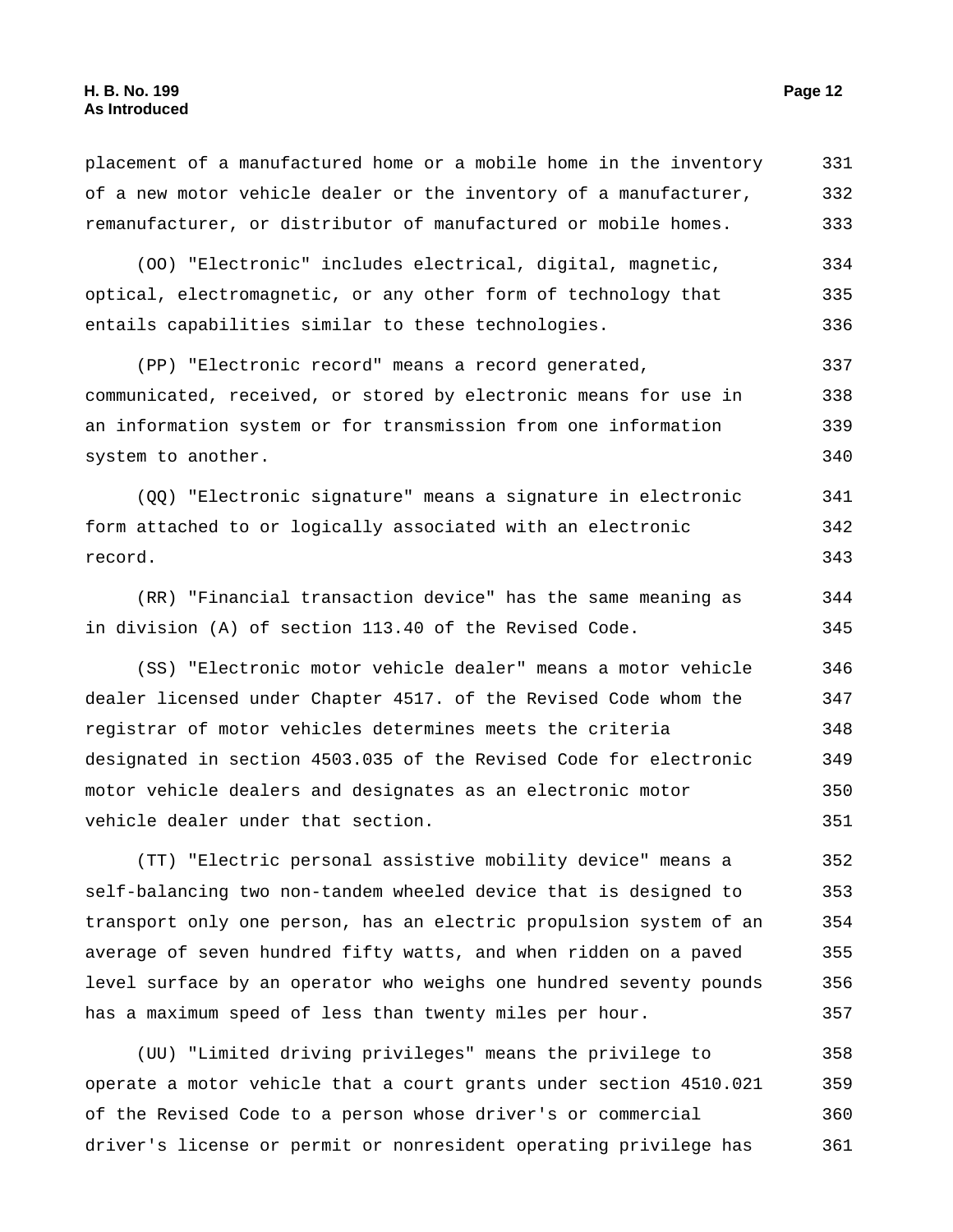been suspended. 362

(VV) "Utility vehicle" means a self-propelled vehicle designed with a bed, principally for the purpose of transporting material or cargo in connection with construction, agricultural, forestry, grounds maintenance, lawn and garden, materials handling, or similar activities. "Utility vehicle" includes a vehicle with a maximum attainable speed of twenty miles per hour or less that is used exclusively within the boundaries of state parks by state park employees or volunteers for the operation or maintenance of state park facilities. 363 364 365 366 367 368 369 370 371

**Sec. 4503.181.** (A) As used in this section, "historical motor vehicle" means any motor vehicle that is more than twenty-five years old and that is owned solely as a collector's item and for participation in club activities, exhibitions, tours, parades, and similar uses, but in no event is used for general transportation. "Historical motor vehicle" includes a street rod or a custom vehicle, regardless of whether the street rod or custom vehicle actually is more than twenty-five years old or was manufactured to resemble a vehicle that is over twenty-five years old. 372 373 374 375 376 377 378 379 380

381

(B) In lieu of the annual license tax levied in sections 4503.02 and 4503.04 of the Revised Code, a license fee of ten dollars is levied on the operation of an historical motor vehicle. 382 383 384

(C) A person who owns an historical motor vehicle and applies for license plates under this section shall execute an affidavit that the vehicle for which plates are requested is owned and operated solely for the purposes enumerated in division (A) of this section, and also setting forth in the affidavit that the vehicle has been inspected in accordance with applicable requirements of Chapter 4513. of the Revised Code and found is safe to operate on the public roads and highways in the state. A 385 386 387 388 389 390 391 392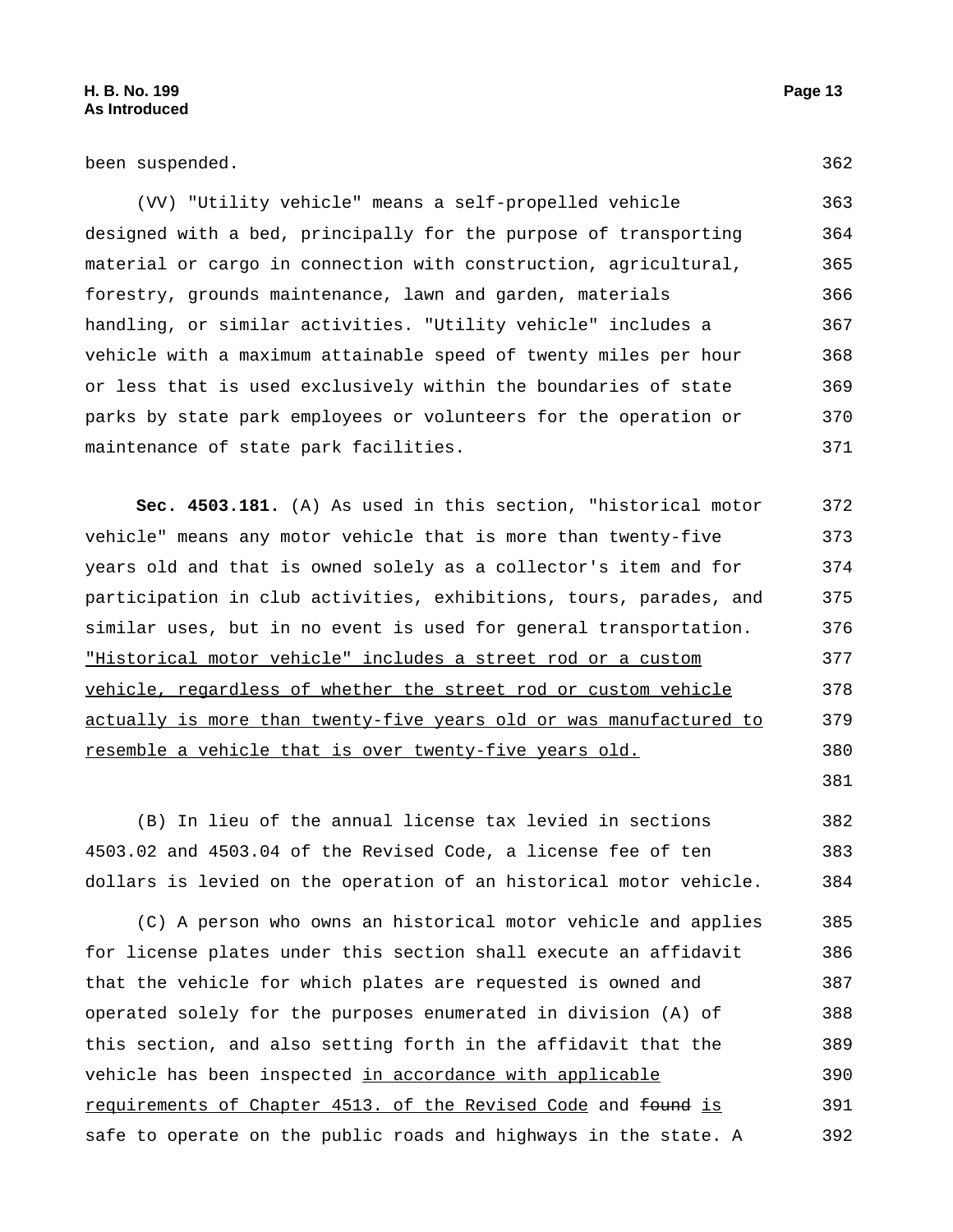person who owns an historical motor vehicle and desires to display model year license plates on the vehicle as permitted by this section shall execute at the time of registration an affidavit setting forth that the model year license plates the person desires to display on the person's historical motor vehicle are legible and serviceable license plates that originally were issued by this state. No registration issued pursuant to this section need specify the weight of the vehicle. 393 394 395 396 397 398 399 400

(D) A vehicle registered under this section may display historical vehicle, street rod, or custom vehicle license plates, as applicable, issued by the registrar of motor vehicles or model year license plates procured by the applicant. Historical vehicle license plates shall not bear a date, but shall bear the inscription "Historical Vehicle--Ohio" and the registration number, which shall be shown thereon. The owner of a street rod may request issuance of street rod license plates, which shall not bear a date, but shall be inscribed with identifying words or markings designed by the street rod community of Ohio and approved by the registrar. The owner of a custom vehicle may request issuance of custom vehicle license plates, which shall not bear a date, but shall be inscribed with identifying words or markings designed by the custom vehicle community of Ohio and approved by the registrar. Model year license plates shall be legible and serviceable license plates issued by this state and inscribed with the date of the year corresponding to the model year when the vehicle was manufactured. Notwithstanding section 4503.21 of the Revised Code, only one model year license plate is required to be displayed on the rear of the historical motor vehicle at all times. The registration certificate and the historical vehicle license plates issued by the registrar shall be kept in the vehicle at all times the vehicle is operated on the public roads and highways in this state. 401 402 403 404 405 406 407 408 409 410 411 412 413 414 415 416 417 418 419 420 421 422 423 424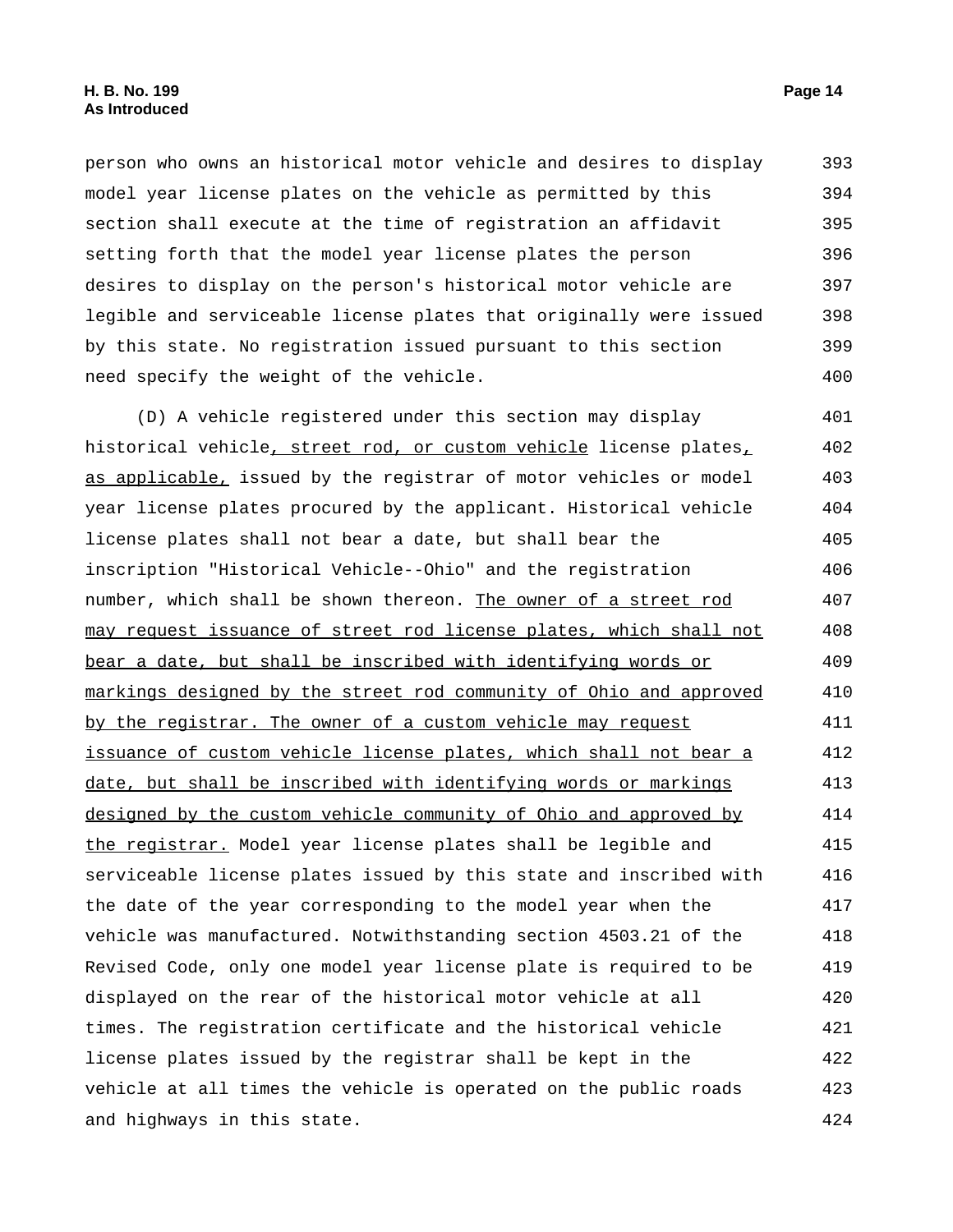Notwithstanding section 4503.21 of the Revised Code, the owner of an historical motor vehicle that was manufactured for military purposes and that is registered under this section may display the assigned registration number of the vehicle by painting the number on the front and rear of the vehicle. The number shall be painted, in accordance with the size and style specifications established for numerals and letters shown on license plates in section 4503.22 of the Revised Code, in a color that contrasts clearly with the color of the vehicle, and shall be legible and visible at all times. Upon application for registration under this section and payment of the license fee prescribed in division (B) of this section, the owner of such an historical motor vehicle shall be issued historical vehicle license plates. The registration certificate and at least one such license plate shall be kept in the vehicle at all times the vehicle is operated on the public roads and highways in this state. If ownership of such a vehicle is transferred, the transferor shall surrender the historical vehicle license plates or transfer them to another historical motor vehicle the transferor owns, and remove or obliterate the registration numbers painted on the vehicle. 425 426 427 428 429 430 431 432 433 434 435 436 437 438 439 440 441 442 443 444 445

(E) Historical vehicle, street rod, custom vehicle, and model year license plates are valid without renewal as long as the vehicle for which they were issued or procured is in existence. Historical vehicle, street rod, and custom vehicle plates are issued for the owner's use only for such vehicle unless later transferred to another appropriate historical motor vehicle owned by that person. In order to effect such a transfer, the owner of the historical motor vehicle that originally displayed the historical vehicle, street rod, or custom vehicle plates shall comply with division (C) of this section. In the event of a transfer of title, the transferor shall surrender historical vehicle, street rod, or custom vehicle license plates or transfer 446 447 448 449 450 451 452 453 454 455 456 457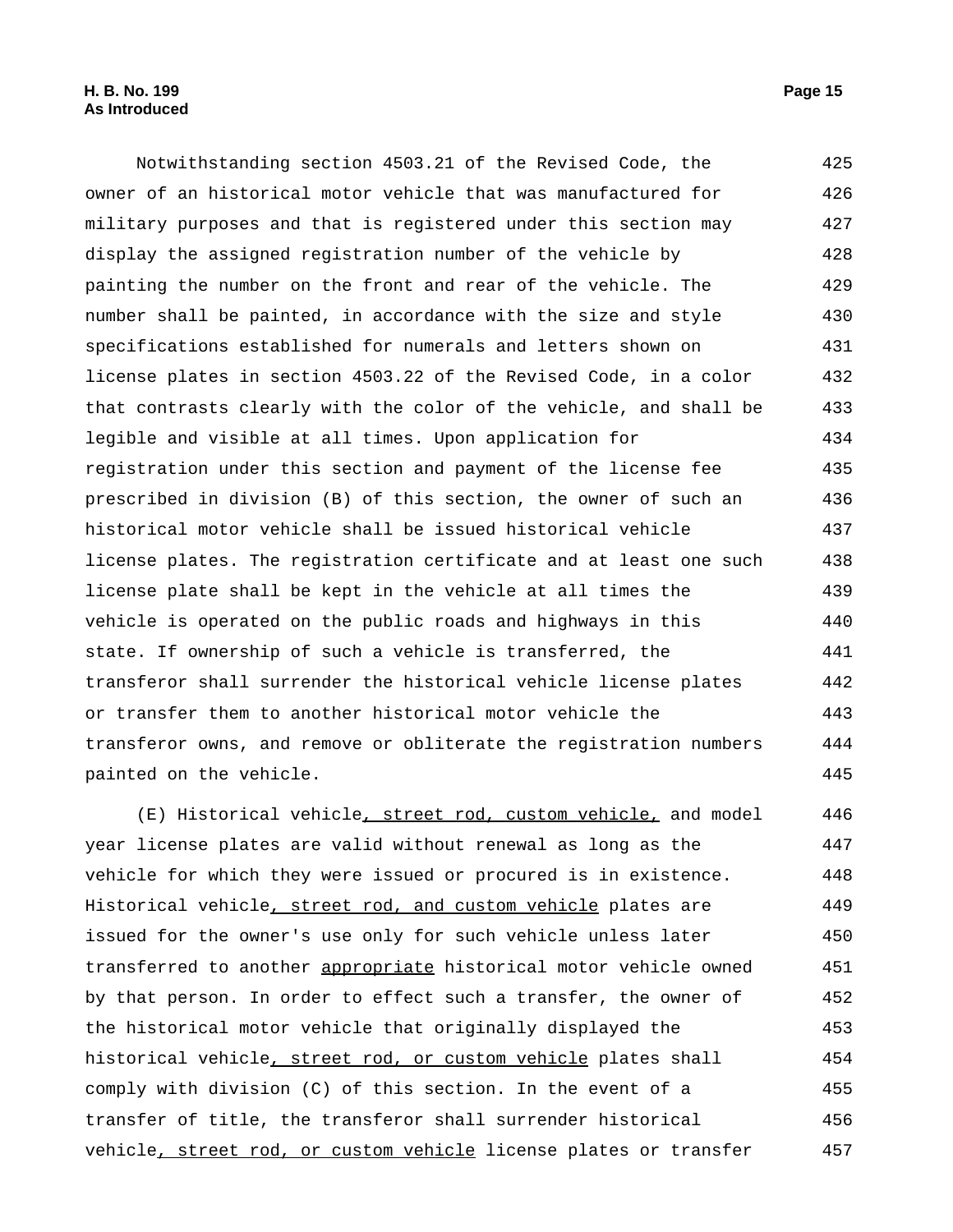them to another appropriate historical motor vehicle owned by the transferor, but model year license plates may be retained by the transferor. The registrar may revoke license plates issued under this section, for cause shown and after hearing, for failure of the applicant to comply with this section. Upon revocation, historical vehicle, street rod, and custom vehicle license plates shall be surrendered; model year license plates may be retained, but no longer are valid for display on the vehicle. 458 459 460 461 462 463 464 465

(F) The owner of an historical motor vehicle bearing historical vehicle, street rod, or custom vehicle license plates may replace them with model year license plates by surrendering the historical vehicle, street rod, or custom vehicle license plates and motor vehicle certificate of registration to the registrar. The owner, at the time of registration, shall execute an affidavit setting forth that the model year plates are legible and serviceable license plates that originally were issued by this state. Such an owner is required to pay the license fee prescribed by division (B) of this section, but the owner is not required to have the historical motor vehicle reinspected under division (C) of this section. 466 467 468 469 470 471 472 473 474 475 476 477

A person who owns an historical motor vehicle bearing model year license plates may replace them with historical vehicle, street rod, or custom vehicle license plates, as applicable, by surrendering the motor vehicle certificate of registration and applying for issuance of historical vehicle, street rod, or custom vehicle license plates. Such a person is required to pay the license fee prescribed by division (B) of this section, but the person is not required to have the historical motor vehicle reinspected under division (C) of this section. 478 479 480 481 482 483 484 485 486

**Sec. 4505.072.** The certificate of title for a street rod or custom vehicle shall contain the actual model year of the vehicle 487 488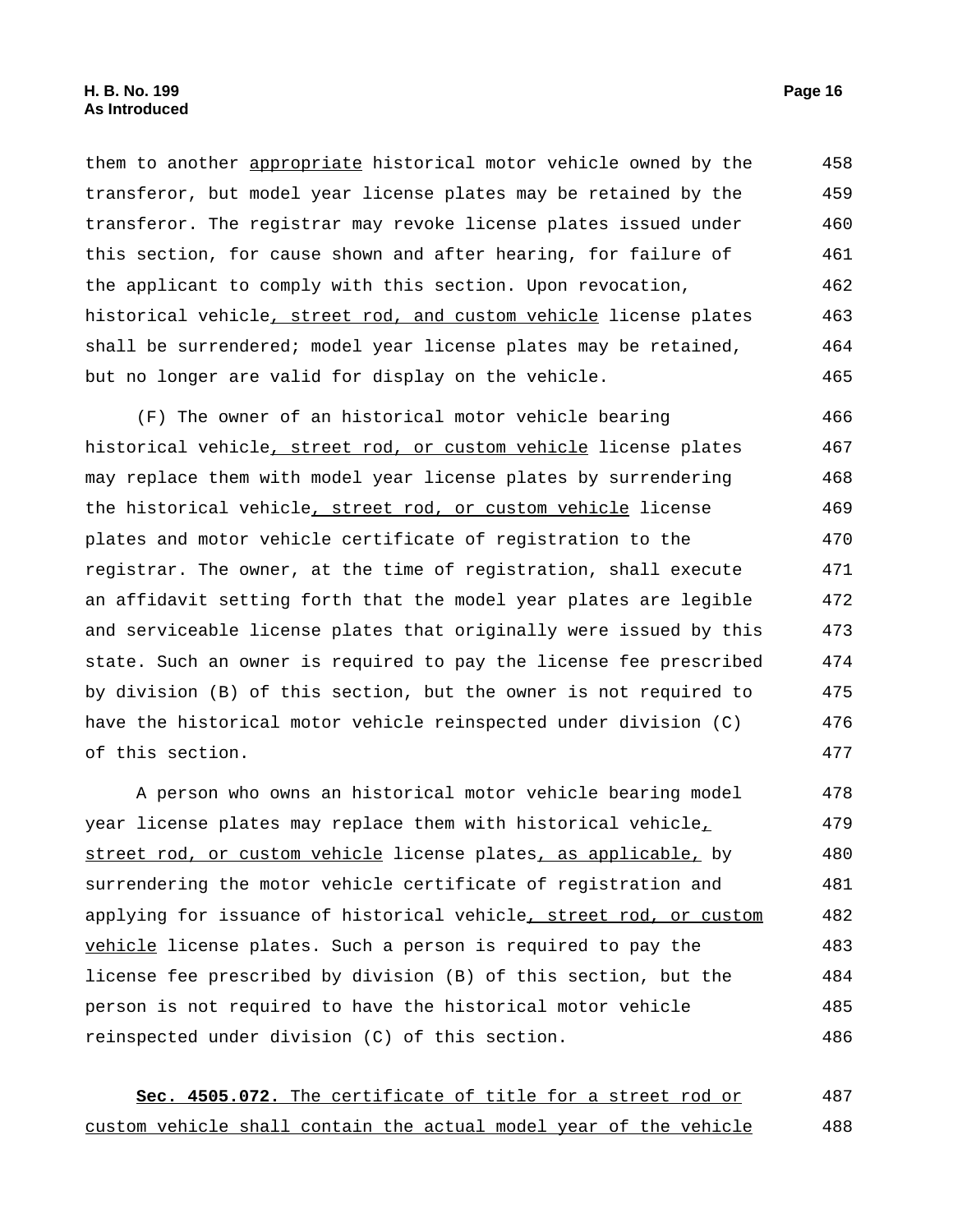|  |  |  |                                          |  |  | or the model year that the body of the vehicle was constructed to | 489 |
|--|--|--|------------------------------------------|--|--|-------------------------------------------------------------------|-----|
|  |  |  | <u>resemble, as stated by the owner.</u> |  |  |                                                                   | 490 |

**Sec. 4513.051.** Notwithstanding sections 4513.05 and 4513.06 of the Revised Code, a street rod or a custom vehicle may display a blue dot tail light in lieu of the red lights or reflectors otherwise required by those sections. 491 492 493 494

As used in this section, "blue dot tail light" means a red lamp installed in the rear of a motor vehicle containing a blue or purple insert that is not more than one inch in diameter. 495 496 497

**Sec. 4513.38.** No person shall be prohibited from owning or operating a licensed collector's vehicle or historical motor vehicle that is equipped with a feature of design, type of material, or article of equipment that was not in violation of any motor vehicle equipment law of this state or of its political subdivisions in effect during the calendar year the vehicle was manufactured, and no licensed collector's vehicle or historical motor vehicle shall be prohibited from displaying or using any such feature of design, type of material, or article of equipment. 498 499 500 501 502 503 504 505 506

No person shall be prohibited from owning or operating a licensed collector's vehicle or historical motor vehicle for failing to comply with an equipment provision contained in Chapter 4513. of the Revised Code or in any state rule that was enacted or adopted in a year subsequent to that in which the vehicle was manufactured, and no licensed collector's vehicle or historical motor vehicle shall be required to comply with an equipment provision enacted into Chapter 4513. of the Revised Code or adopted by state rule subsequent to the calendar year in which it was manufactured. No political subdivision shall require an owner of a licensed collector's vehicle or historical motor vehicle to comply with equipment provisions contained in laws or rules that 507 508 509 510 511 512 513 514 515 516 517 518